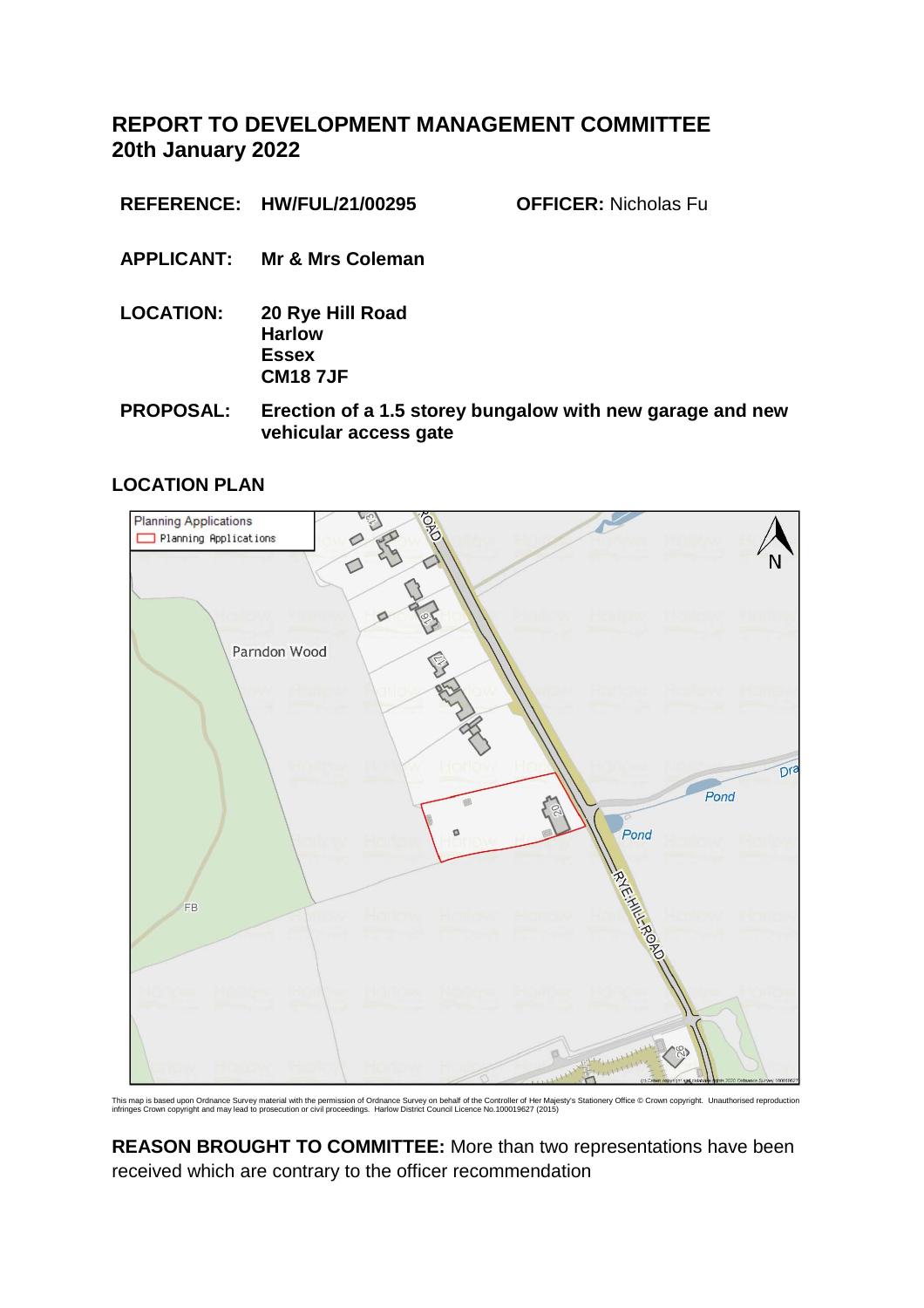## **Application Site and Surroundings**

The application site relates to 20 Rye Hill Road, which includes a detached bungalow with a sizeable rear garden. The site is located towards the southern edge of the district boundary. It is the last property within this group of dwellinghouses on the west side of Rye Hill Road.

Between the application site and 19 Rye Hill Road is a strip of woodland, which is covered under a Tree Preservation Order. There is a mature Oak tree within the rear garden of the property, which is also protected under the same Tree Preservation Order.

The surrounding area is mostly rural in character. To the immediate south and west of the site is an open field designated as and the Metropolitan Green Belt on the Harlow Local Development Plan (HLDP) 2020 Policies Map. The old Rye Hill Reservoir (which is now covered) and its Water Tower are located to the southwest of the application site. Further to the west (about 100m from the site) is the Pardon Wood Nature Reserve, which is designated as SSSI and Local Natural Reserves on the HLDP Policies Map.

The application site borders Epping Forest District Council's boundary. Dorrington Farm is located on the opposite side of Rye Hill Road, which includes some light industrial and warehouse units. The land to the east of Rye Hill Road is designated as Green Belt land on Epping Forest District's adopted local plan. On Epping Forest District's emerging Local Plan, this parcel of land is designated as the Latton Priory Area, which is set to deliver approximately 1,050 homes with community facilities, while the Dorrington Farm is designated as employment plan for businesses under Use Class B1. Nonetheless, the Epping Forest's emerging Local Plan is currently under examination.

The application site also falls within the 6.59km Recreational Zone of Influence (ZoI) of the Epping Forest Special Area of Conservation (SAC).

### **Details of the Proposal**

Planning permission was granted for the subdivision of the existing residential plot and erection of a 3-bedroom bungalow (HW/FUL/19/00088). The current application, instead, seeks permission for a 5-bedroom 1.5 storey dwellinghouse with a detached double garage. The new residential plot measures about 43m by 45m (excluding the driveway), and the existing property would remain with a curtilage of about 58m by 40m. The proposed property would position roughly in the middle of the new plot, with an orientation parallel to the existing house. A driveway would be taken from Rye Hill Road running along the northern boundary. An entrance gate would be placed on the driveway and 5m away from the highway.

# **RELEVANT PLANNING HISTORY**

Planning History for the development of a new dwelling in this location

| <b>App Number</b> | <b>Proposal</b>                                                                       | <b>Status</b>                     | <b>Decision Date</b> |
|-------------------|---------------------------------------------------------------------------------------|-----------------------------------|----------------------|
| HW/FUL/19/00088   | Erection of 1 No. Bungalow                                                            | Granted<br>Planning<br>Permission | 30.04.2019           |
| HW/FUL/19/00239   | Erection of a 1.5 storey bungalow<br>with new garage and new<br>vehicular access gate | Refused                           | 16.09.2019           |

### **Planning Applications**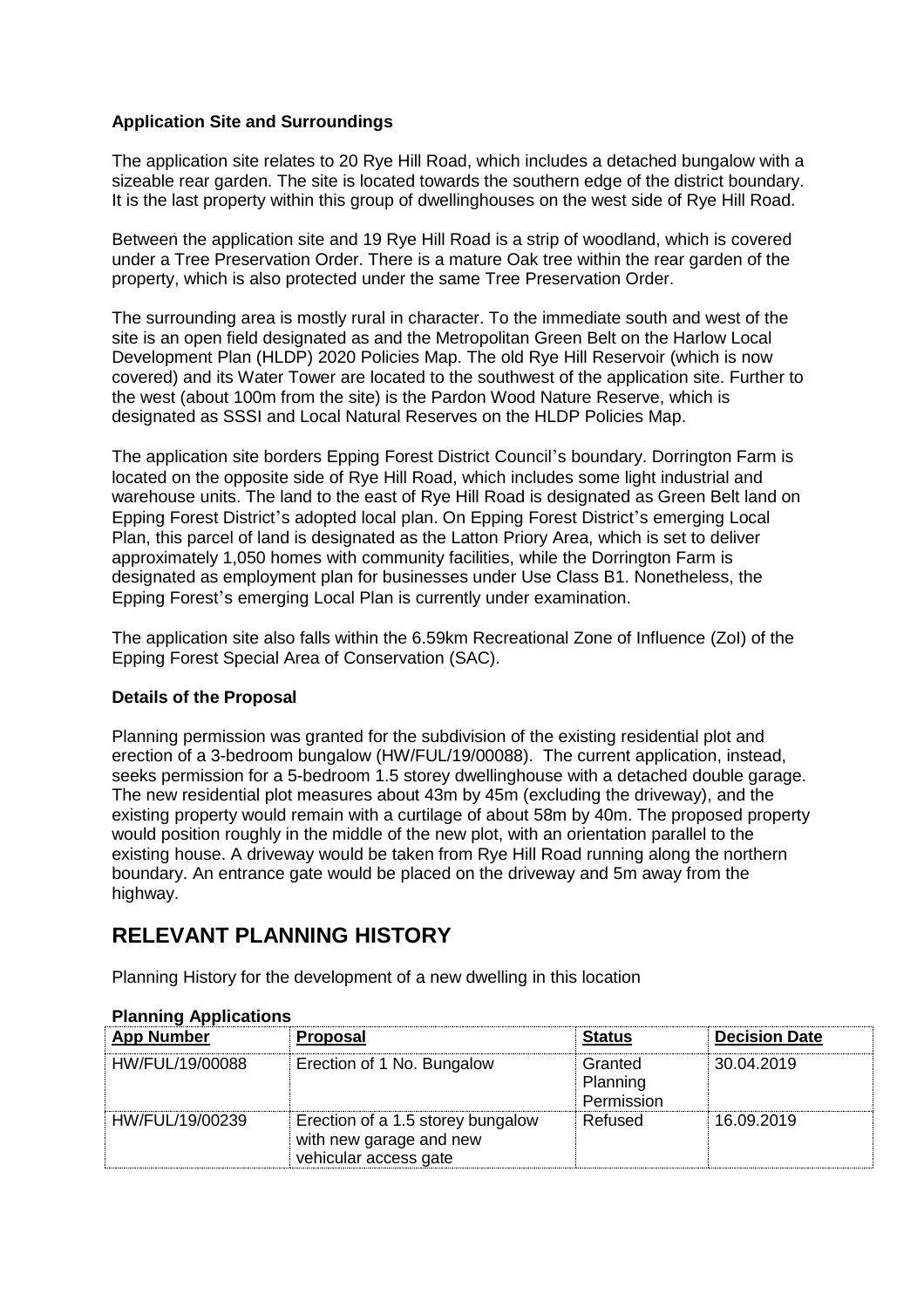### **Planning Appeals**

|     | APP/N1540/W/19/3240 Erection of a 1.5 storey bungalow | Dismissed | $^{\circ}$ 22.04.2020 |
|-----|-------------------------------------------------------|-----------|-----------------------|
| 582 | with new garage and new                               |           |                       |
|     | vehicular access gate                                 |           |                       |

Planning History related to the main house

| <b>Planning Applications</b> |                                                                                                                                   |                                   |                      |  |  |
|------------------------------|-----------------------------------------------------------------------------------------------------------------------------------|-----------------------------------|----------------------|--|--|
| <b>App Number</b>            | <b>Proposal</b>                                                                                                                   | <b>Status</b>                     | <b>Decision Date</b> |  |  |
| HW/HSE/18/00328              | Loft Conversion involving the<br>erection of front, rear and side<br>dormers; erection of a ground<br>floor front/side extension. | Granted<br>Planning<br>Permission | 19.12.2018           |  |  |
| HW/TP/15/10065               | Removal of 1 Immature Oak<br>Tree and Immature Hazel Tree                                                                         | Granted<br>Planning<br>Permission | 05.02.2016           |  |  |
| HW/TP/08/10025               | <b>Fell Four Oak Trees</b>                                                                                                        | Granted<br>Planning<br>Permission | 11.06.2008           |  |  |
| HW/ST/99/00089               | Retention of front perimeter wall<br>and railings to 2m in height                                                                 | Refused                           |                      |  |  |

# **CONSULTATIONS Internal and external Consultees**

### **HDC - Consulting Arboricultural Officer**

No objection.

The submitted Arboricultural Report and Impact Assessment shows the removal of a shrub, a hedge and 3 ornamental conifers, but these are not seen as a significant issue and would be mitigated by suitable replacement planting. A condition for the submission of a detailed landscaping scheme is recommended.

A condition is also recommended to ensure appropriate tree protection measures to protect existing trees during construction.

### **Essex County Council - Highways**

No objection, subject to conditions on ensuring the implementation of the proposed parking and access provisions and suitable highway clearance.

#### **HDC - Environmental Health**

No objection, subjection to conditions on construction hours and dust protection. No bonfire should be held on site.

#### **HDC - Cleansing And Environment**

No Comment Received.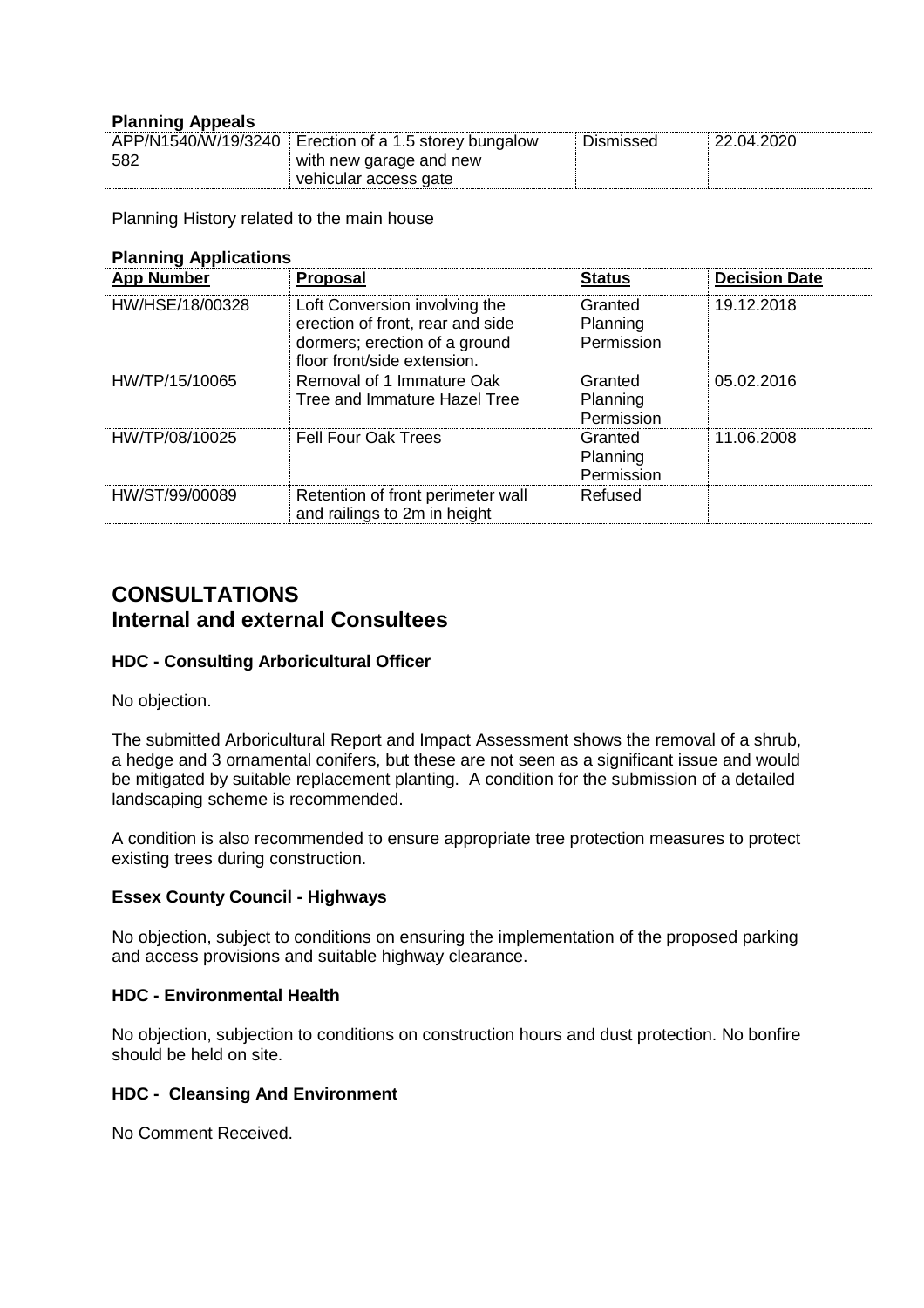## **Epping Forest District Council – Development Management**

The site is outside the Latton Priority Masterplan Area, we have no comments to make.

# **Neighbours and Additional Publicity**

Number of Letters Sent: 3 Total Number of Representations Received: 3 Date Site Notice Expired: 2 July 2021 Date Press Notice Expired: 24 June 2021

# **Summary of Representations Received**

Four representations have been received objecting to the proposal. Their comments are outlined below;

- To the best of my knowledge there has been for many many years a family of great crested newts. There are 3 ponds in the garden. One natural where they live. They are protected . The garden has a natural sump, at the bottom of the garden for drainage. There are many birds including Owls that live in the trees . It's in green belt and so close to the nature reserve where wild animals roam. There's enough planning and building in Harlow. And rye hill road is so beautiful and should remain so. For many years to come
- I object for a number of reasons, one we've not had any conversation about this building works or been Informed, The land in question has a pond with protected great crested newts in and other wildlife and trees. I'd like the boundary line checked

Objector 3 has requested not to publish the comments for personal reasons. The objection is on personal matters, which is however not a material planning consideration and cannot be taken into the assessment of this application.

Officer comments: The concerns on design, character, green belt and wildlife are material planning condition, and discussed in the relevant sections of this report. In relation to the boundary line, the application boundary is in keeping with the Council's land registry record, and therefore this issue will not be taken any further.

# **PLANNING POLICY**

### Development Plan

Planning law requires that proposals should be determined in accordance with the Development Plan unless material considerations indicate otherwise. The Development Plan for the site consists of the Harlow District Council (HDC) Harlow Local Development Plan 2020 (HLDP), Essex County Council (ECC) Essex and Southendon-Sea Waste Local Plan 2017 and ECC Essex Minerals Local Plan 2014.

The part of the Development Plan applicable to the proposal is the HDLP. The HDLP is prepared in the context of the National Planning Policy Framework (NPPF) – see 'Planning Standards' below. It is important to note that this is a very recently adopted and therefore 'up to date' plan in terms of NPPF Para.12.

Policies of most relevance to the proposal are:

- H2: Residential development
- PL1: Design Principles for Development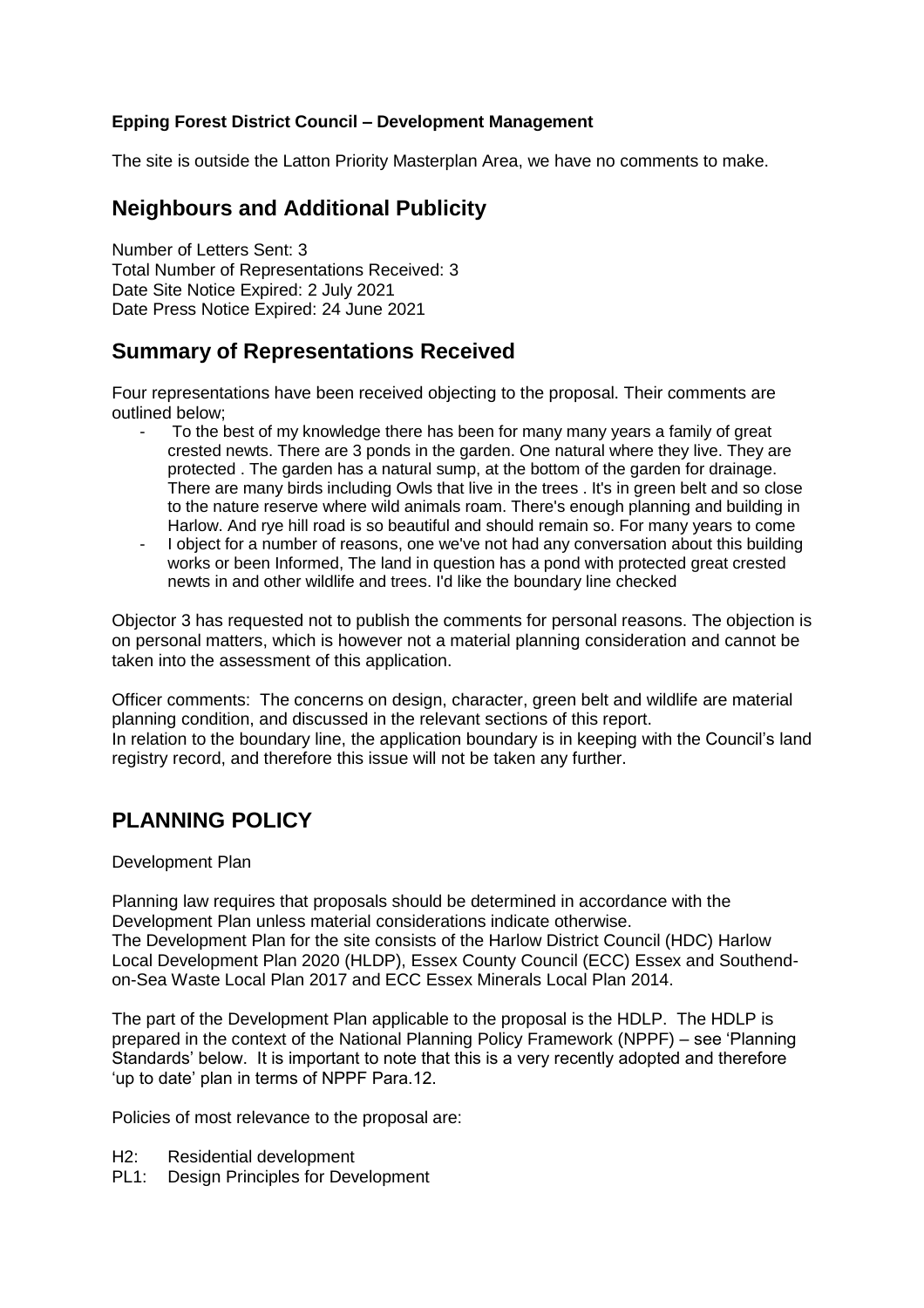- PL2: Amenity Principles for Development
- IN1: Development Sustainable Modes of Travel<br>IN2: Impact of Development on the Highways Ne
- IN2: Impact of Development on the Highways Network including Access and Servicing IN3: Parking Standards
- Parking Standards
- WE2: Green Belt, Green Wedges and Green Fingers
- PL4: Green Belt
- WE3: General Strategy for Biodiversity and Geodiversity
- PL7: Trees and Hedgerows
- PL8: Green Infrastructure and Landscaping<br>PL9: Biodiversity and Geodiversity Assets
- Biodiversity and Geodiversity Assets
- WE4: Safeguarding Wildlife Sites Beyond the District Boundary

Several forms of 'planning standard' are relevant to the application. These standards complement Development Plan policies.

#### National Planning Policy Framework (NPPF)

The Development Plan is prepared taking account of the National Planning Policy Framework (NPPF) (as extant at the time - the NPPF is regularly updated; currently in its 2021 version) and the associated Planning Practice Guidance (PPG) (first published in March 2014 but also regularly updated with the NPPF).

Harlow and Gilston Garden Town (HGGT) is a designated 'Garden Community' under the Government's Garden Communities Programme.

NPPF Para.72 provides the national policy context for Harlow and Gilston Garden Town (HGGT) as a location for *larger scale* (housing) *development*. Of particular note is the emphasis on; *existing or planned investment in infrastructure, the areas economic potential and the scope for net environmental gains……* plus; *clear expectations for the quality of development and how this can be maintained (such as by following garden city principles)*.

The HGGT (Local Authorities) Partnership has published a series of documents that set the standards expected for developments in the Garden Town and are therefore relevant to this application.

#### HGGT Guidance

The HGGT Vision elaborates on the HGGT's interpretation of *garden city principles* and sets expectations for high quality development to accord with the principles.

The HGGT Design Guide requires consideration of design quality in a *garden city principles* sense and draws attention to specific local issues.

The HGGT Transport Strategy (Draft) explains the transport infrastructure investment and travel behaviour change (encouragement of bus, walking and cycling) being planned.

### **Supplementary Planning Documents (SPD) /Other Guidance**

The following local planning guidance is relevant to this application:

HDC Design Guide SPD (2011) Design Guide Addendum SPD (adopted December 2021).

ECC Essex Parking Standards Design and Good Practice (2009)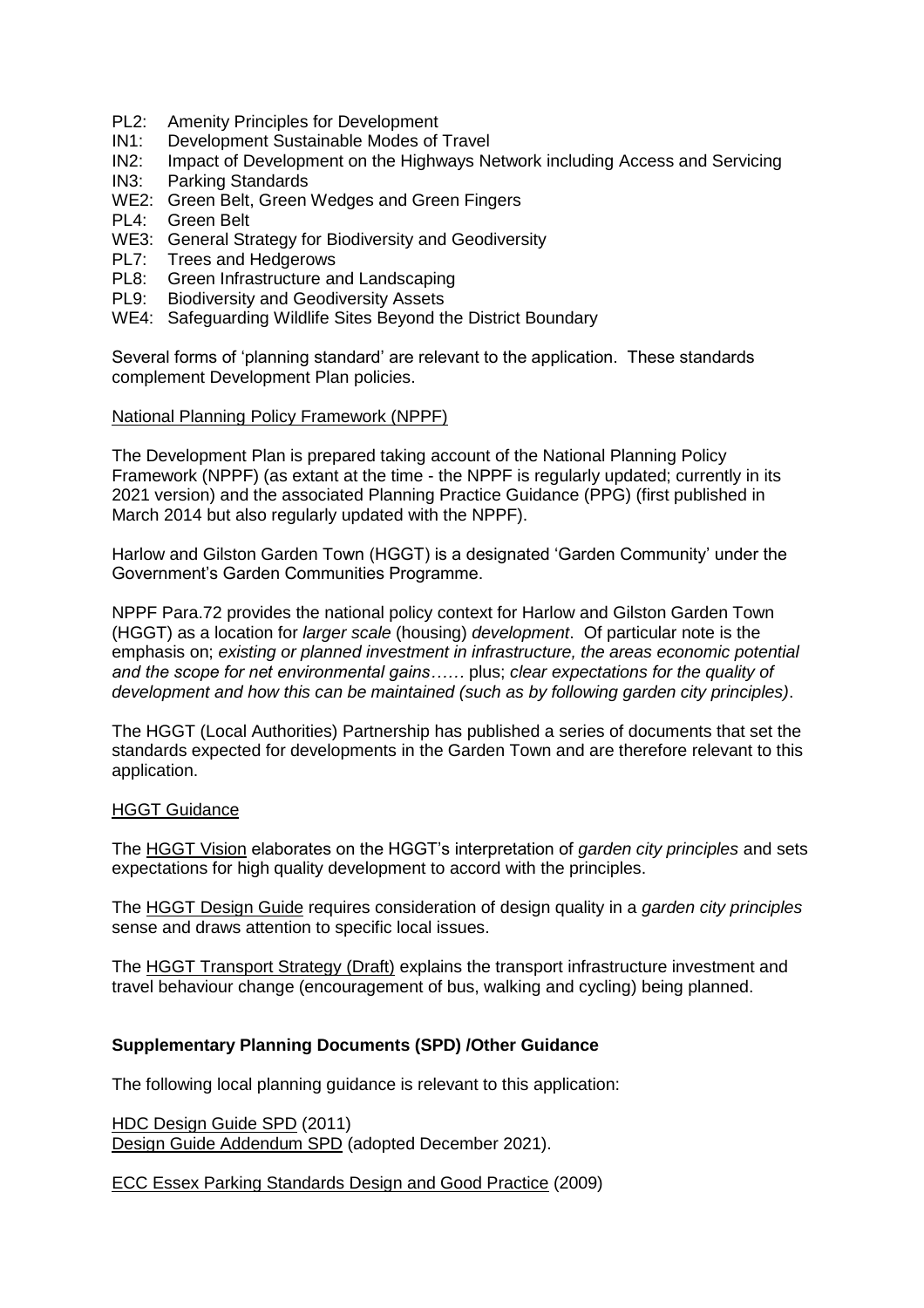ECC Development Management Policies (2020 - living document with regular updates).

## **Planning Assessment**

The main planning considerations of this application are the principle of development, the impacts on the character and appearance of the area, trees and landscaping, wildlife and ecology, neighbour amenity, and parking and highway safety matters.

### **Principle of development**

Planning permission HW/FUL/19/00088 was granted for a 3-bedroom bungalow on this site in April 2019.

An application HW/FUL/19/00239 for a larger 5-bedroom 1.5 storey dwelling was later refused on design grounds on its impact on the character and appearance of the surrounding area. The reason for refusal is:

*The proposed dwellinghouse is considered to be excessive in scale and does not respond positively to the existing dwelling at 20 Rye Hill Road in terms of design, massing, scale, height and orientation, thereby appearing overly dominating in this recessed location and would be an incongruous feature when viewing from outside the site. It would, therefore, result in detrimental harm to the character and appearance surrounding area, including the Green Belt and Special Landscape Area. The proposal therefore conflicts with Policies BE1, and H10 of the Adopted Replacement Harlow Local Plan (2006) and Principle DG28 of the Harlow Design Guide SPD (2011).*

The subsequent appeal is also dismissed, and the Planning Inspectorate agrees that the orientation of the dwelling, in combination with its overall design and bulk fails to respond positively to the existing pattern of development and the character and appearance of the existing house at 20 Rye Hill Road, thereby resulting harm to the character and appearance of the surrounding area.

These previous decisions are important material planning consideration for assessing the current application.

Policies PL1 and H2 of the HLDP do not preclude infill developments, provided that the established character of the area and neighbour amenity are protected. The development should also make provision for refuse storage and collection, provide off-street parking according to the adopted vehicle parking standards, and should not prejudice the potential for comprehensive development of adjacent land.

The application relates to an existing residential garden which is surrounded by the Green Belt and a TPO woodland. It is therefore considered that the potential for comprehensive development with adjacent land is limited.

The principle of development can be accepted subject to the height, massing, layout, and appearance making an appropriate visual relationship with the form, grain, scale of the surrounding area and building design is specific to context. This is examined in detail below.

### **Character and Appearance**

Policies PL1 and H2 of the HLDP indicate that proposals should not result in detrimental impacts to the character and appearance of the application dwelling or street scene.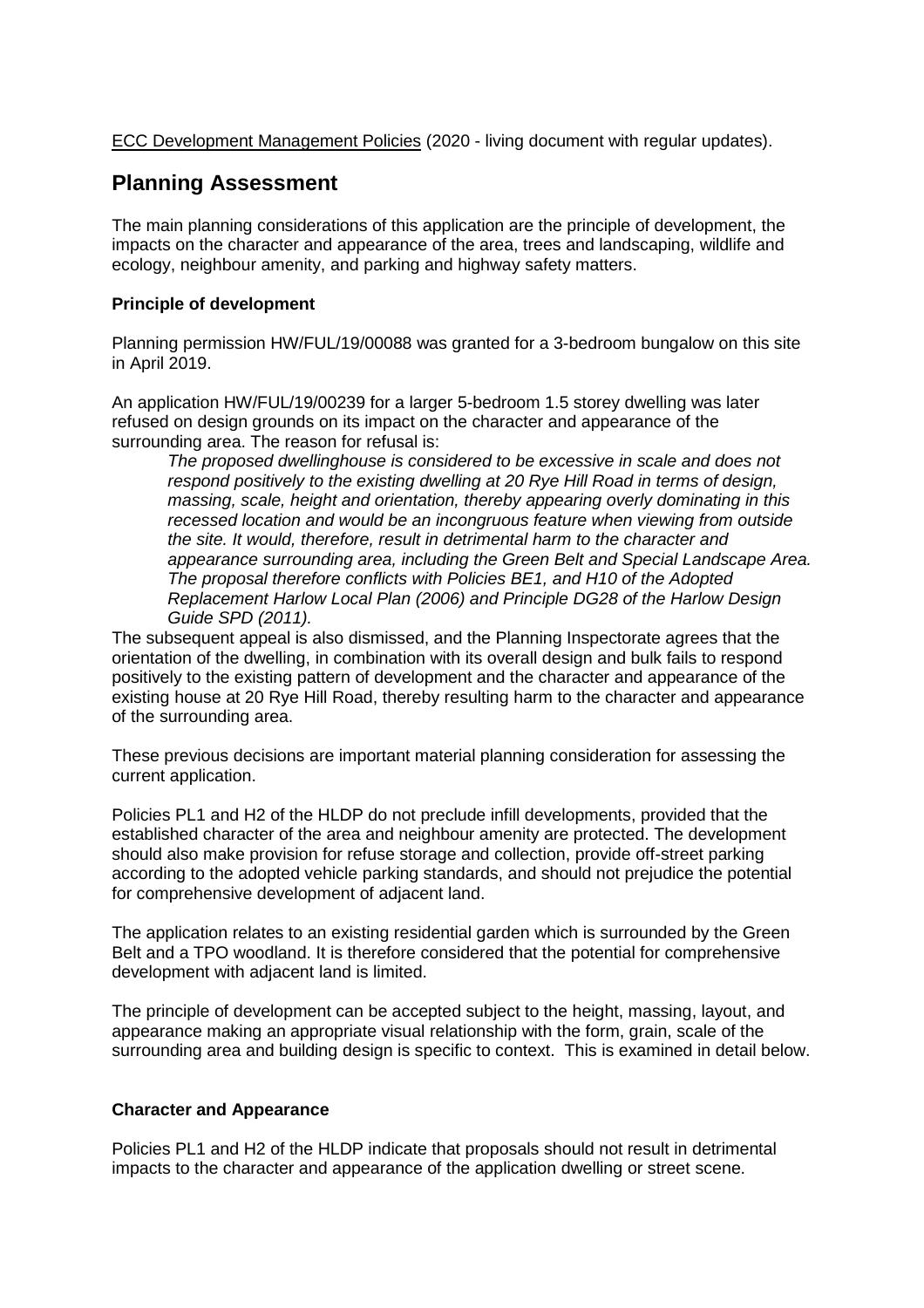Principle DG28 of the Harlow Design Guide SPD states that infill residential development should positively respond to the prevailing character of the area, and be similar in scale, massing, height and design to the surrounding buildings.

Rye Hill Road comprises mostly detached dwellings characterised by large garden spaces. The proposed development includes subdividing the rear garden of 20 Rye Hill Road to create a dwelling. The existing plot measures more than 45m in width and 105m in depth. The new residential plot measures about 43m by 45m (excluding the driveway), and the existing property would remain with a curtilage of about 58m by 40m.

Notwithstanding this, 20 Rye Hill Road is the last property within this housing area. It is also visually and physically isolated from the other Rye Hill Road properties due to the strip of trees to the north of the site. It is therefore considered that the application site shows relatively limited spatial connection with other housings along Rye Hill Road.

The application site also has different layout, character and appearance to other developments on Rye Hill Road. While most properties on Rye Hill Road has the main house sitting in the middle of the plot and hiding behind the trees along the road, the existing house at 20 Rye Hill Road is positioned at a relatively forward siting with hedging providing some screening only at low level.

The siting of the existing house has enabled its plot to the subdivided for an infill development within its rear garden. This viewpoint is supported by the Planning Inspector in the appeal decision for the previous application HW/FUL/19/00239.

The site is of sufficient size, whereby both the existing and proposed properties would demonstrate open and specious characters. The proposed dwelling would sit roughly in the middle of the new plot. It would be more than 12m from the shared boundary and nearly 50m from the existing house on 20 Rye Hill Road. The existing fence running along the width of the rear garden on the application site would remain as a boundary treatment between the existing and proposed properties.

Taking into account the size of the plot and the position of the dwellinghouses, it is considered that the proposed infill development would not overcrowd the application site, or result in an unacceptable overdevelopment of the plot.

In terms of design, the previous application HW/FUL/19/00239 and the subsequent appeal were refused permission on design grounds. The proposed dwelling sits perpendicular to the existing house at 20 Rye Hill Road. It includes a total of 8 gables in the design, and has a building footprint of 281m<sup>2</sup> and height of 7.3m. The Planning Inspector considers that the proposal, including its excessive footprint and building bulk, diminutive and cluttered gables and the orientation, would result in harm to the character and appearance of the surrounding area.

The current application has addressed these issues. The proposed dwelling has a building footprint of 265 $m^2$ , which is of similar that to the existing house. The proposed house would have a simple L-shaped layout, and as a result there is only 1 gabled end. The proposed first floor is included within the loft area and served by dormer windows, which reduced the building height to only 6.9m. .

Overall, by virtue of its tidy elevations and simple layout, the proposed design is easy to interrupt and would response positively to the character and appearance of the existing house.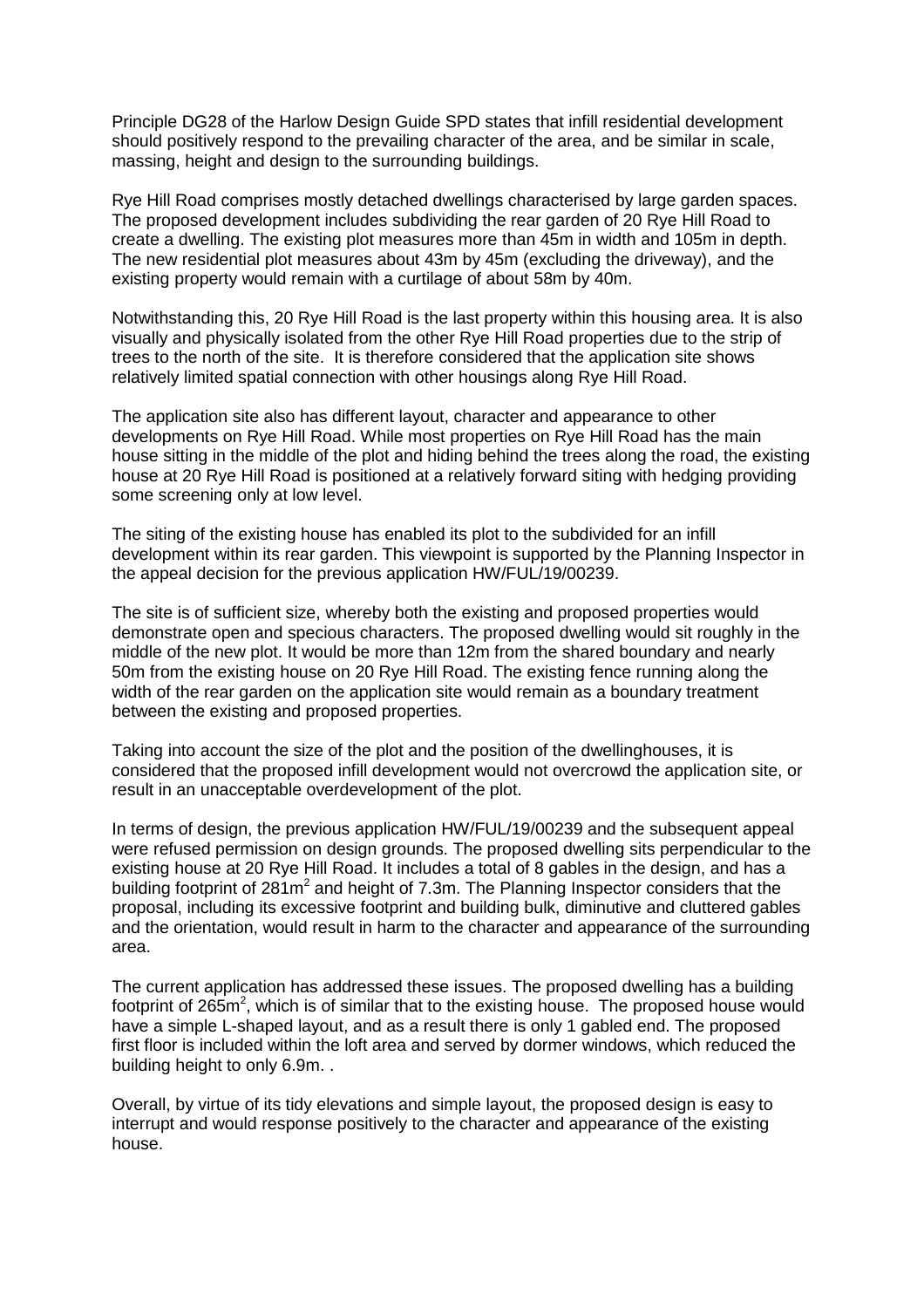The overall building bulk, orientation and design of the proposal are more closely resemble the approved scheme HW/FUL/19/00088.

The 6.9m height of the proposed house is of a similar height to the existing dwelling at 20 Rye Hill Road, which is 7m tall. The pitched and hipped roof design is in keeping with that of the existing house. Moreover, the proposal would be mostly screened by the existing house owing to the gradient of the site. It is therefore considered that the proposal would not be visually dominating within the street scene by virtue of its height, orientation and roof form which are in keeping with the existing house.

The application site is surrounded by vest green openspace which is designated as Green Belt. The proposal for an additional dwellinghouse in this location would be visible from outside the site and therefore have some indirect impact on the visual amenity quality of the wider countryside and the Green Belt.

Notwithstanding this, The rear elevation of the proposed dwelling would be dominated by a rear gable projection, alongside 3 dormer windows. The rear elevation offers an appearance of a typical rural dwellinghouse which is considered appropriate to the setting of the vest green openspace beyond the application site. Moreover, the dwelling would be located 18m from the rear elevation and the trees along the rear boundary would provide a significant screening effecting. It is therefore considered the visual amenity quality when viewed from the rear, especially from a longer distance, would not be significantly different to the existing.

Furthermore, the overall bulk of the building is mitigated by the orientation of the house. The orientation of the proposed house, which is parallel to the existing road and the highway, would be in keeping with the general pattern of development within the area. This orientation also means that the shorter and smaller side elevation would be facing the vest green openspace to the south, thereby reducing its visual impact to the wider surrounding. It is therefore considered that the proposal, while visible from the open countryside outside the site, and would have an acceptable impact to the character and appearance of the open countryside surrounding the application site.

The proposed double garage is appropriately located to the side of the main house. It has a simple form with a dual-pitched roof which is 0.75m shorter than the main house. It is considered to be an acceptable outbuilding which is subservient to the host dwelling.

Overall, it is considered that the application site is of sufficient size to accommodate both the existing and proposed dwelling without causing overdevelopment. The site is spatially separated from other properties along Rye Hill Road, which allows the proposed infill development on this location without disturbing the existing pattern of development of Rye Hill Road. The proposed dwelling is considered appropriately designed and would respond positively to character and appearance of the existing house. By virtue of its location, orientation, scale, layout and design, it is considered that the proposed dwelling would have an acceptable impact to the character and appearance of the wider countryside.

It is therefore considered that the proposed development would comply with Policies PL1, H2 of the Harlow Local Development Plan, the Harlow Design Guide SPD and the Harlow Design Guide SPD Addendum.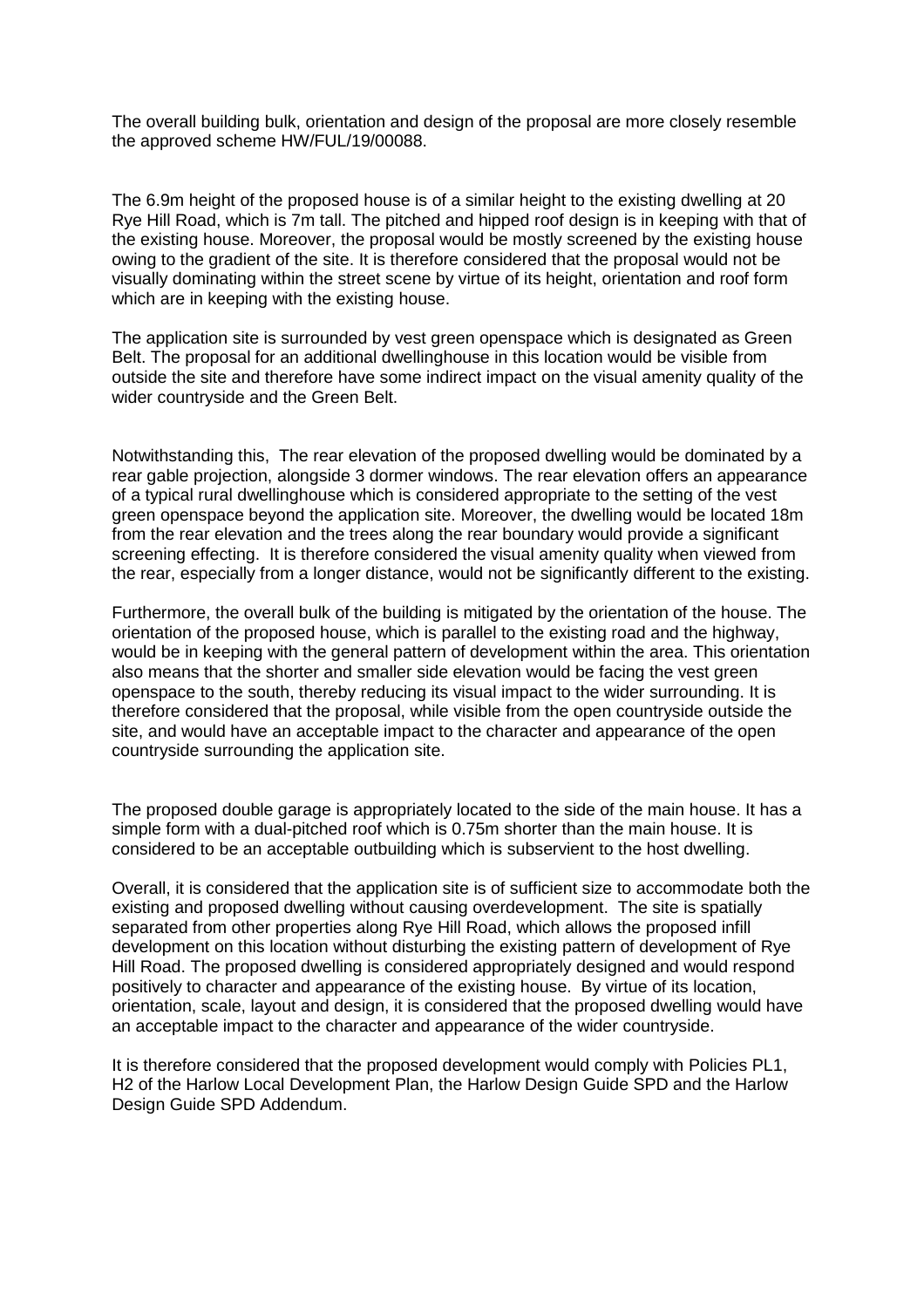#### **Nearby conservation designations, including the Green Belt, SSSI and Local Nature Reserves**

#### Green Belt

The application site is surrounded by Green Belt land to the south and west. At the northwest corner of the application site, an area of approximately 6m<sup>2</sup> falls within the Green Belt land. No built development is proposed within this designated part of the site. This part of the site is covered by trees and vegetation that form part of the TPO protected woodland, which means the applicant is unlikely to develop this area unless separate tree works application is submitted and granted. This area is also more than 18m away from the proposed garage and 20m from the proposed house. As a matter of degree and fact, it is considered this 6m<sup>2</sup> of Green Belt land would not have any significant weight on the determination of this application.

The land immediate bordering the Green Belt would be residential garden space, which is similar to the existing situation. Proposed access would be taken from Rye Hill Road, and the applicant is not proposing another new road to access the land beyond the site boundary. The creation of an additional dwelling in this location would, to some degree, intensify the development density adjacent to the Green Belt. Nevertheless, given the scale of the proposed development in proportion to the size of the application site, it is not considered that proposal would affect the openness of the Green Belt, or conflict with the main role of Green Belt which is to contain developments and present unrestricted urban sprawl.

Policies WE2 and PL4 also protect the visual quality of Green Belt. The proposed dwelling would appear as one of the only two dwellings within the landscape, alongside the existing property on the application site. Nevertheless, the existing setting of Rye Hill Road is generally rural, and it is not envisaged that the proposed infill development for one additional house on this specious plot would have any significant harm on the character and appearance of the countryside. Within the Metropolitan Green Belt there is a general presumption against inappropriate development. The proposal would have some impact on the appearance of the surrounding area, but it is not considered to be this is detrimental to a degree to warrant a refusal of the application.

This view is also shared by the Planning Inspector in the appeal decision for the previous application HW/FUL/19/00239. It is therefore considered that the proposal development would not constitute inappropriate development within Green Belt.

#### SSSI and Local Nature Reserves

The application site is 100m away from the Parndon Wood Nature Reserve, which is designated as SSSI and Local Nature Reserve on the Adopted Local Plan. Policy WE3 of the HLDP seeks to protect biodiversity assets from inappropriate development. Policy PL9 states that development which would negatively affect the nature conservation of a wildlife site would not be support, unless appropriate mitigation measures or compensatory measures are provided.

The applicant provided a Preliminary Ecological Appraisal. Despite the surrounding area being relatively natural and mostly undeveloped, the application site comprises of a managed garden within an existing residential development. While recognising there is a pond within the site, the report noted that the pond was dry and defunct, which is not considered reasonably likely to present potential aquatic habitat. Protected species were not found to be present within the site. The appraisal concludes that the proposed development is unlikely to cause any adverse impact to wildlife habitat, and ecological enhancements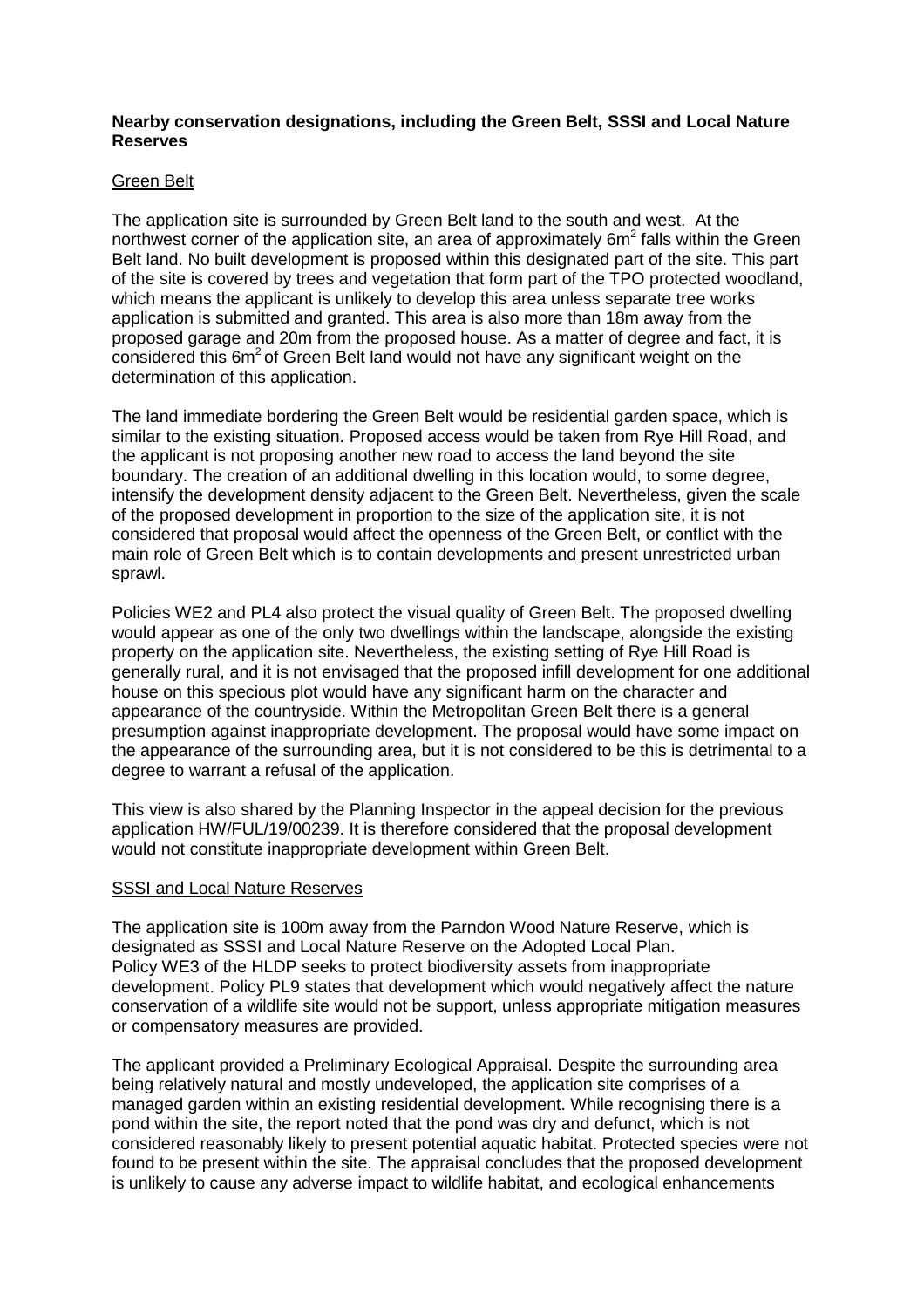features including bird, bat and swallow boxes and the use of wildlife friendly lighting scheme are recommended. These could be secured by conditions.

Furthermore, the Parndon Wood is an ancient woodland. It was designated as SSSI and Local Nature Reserves mostly due to its variety of flora and value as an educational resource. The application site is the rear garden of an existing residential development. The proposed development would not be readily perceivable from the Parndon Wood Nature Reserve due to the distance as well as the existing trees along the site's western boundary. Given the scale and location of the proposal, it is considered the Parndon Wood's instinct values as a SSSI and Local Nature Reserve would not be negatively affected by the proposed development.

For these reasons, it is considered that the proposal would not be contrary Policies WE3 and PL9 of the HLDP.

#### Epping Forest Special Area of Conservation

The proposed development, given its scale and location, would not result in any direct harm to the Epping Forest Special Area of Conservation (SAC). Nevertheless, Policy WE4 of the HLDP indicates that, where appropriate, developments should consider the possible impact on the integrity of the Epping Forest Special Area of Conservation (SAC) as a result of disturbance from recreational activities or air pollution from increased vehicle movements.

The core recreational catchment area in which the majority of visitors to Epping Forest SAC arise from is considered to be the Recreational Zones of Influence (ZoI). Natural England is currently working with all the affected local authorities to develop a strategy to mitigate these potentially harmful effects, thereby allowing development to proceed.

The application site falls within the outer part of the 3km-6.59km ZoI. The original advice from Natural England covers an area of 3km-6.2km radius from the SAC, but this was amended in June 2020 to 6.59m to cover a wider area.

Notwithstanding this, the March 2019 interim advices from Natural England states that development for 1 new dwelling is not considered inappropriate within the outer zone of ZoI. Proposals for 1 new dwelling in the 3km-6.59km Zol do not require mitigation measures.

Although this was questioned by the Planning Inspectorate during the previous appeal for HW/FUL/19/00239 for the lack of evidence base on its reasoning, this March 2019 interim advices still stands as the most up-to-date Epping Forest Mitigation Strategy publication regarding mitigation measures.

Therefore, no mitigation measures would be required in this instance.

#### **Trees**

The application site is surrounded by trees on all sides, including a strip of protected woodland to the north, a mature Oak tree within the garden of 20 Rye Hill Road, and a few smaller trees within the application site. A local resident submitted representation expressing concern regarding the woodland between no.19 and 20 Rye Hill Road.

The smaller trees within the application site would need to be removed to facilitate the development. The Council's Tree Officer carried out a site visit and considered the removal of these trees would not have any significant impacts.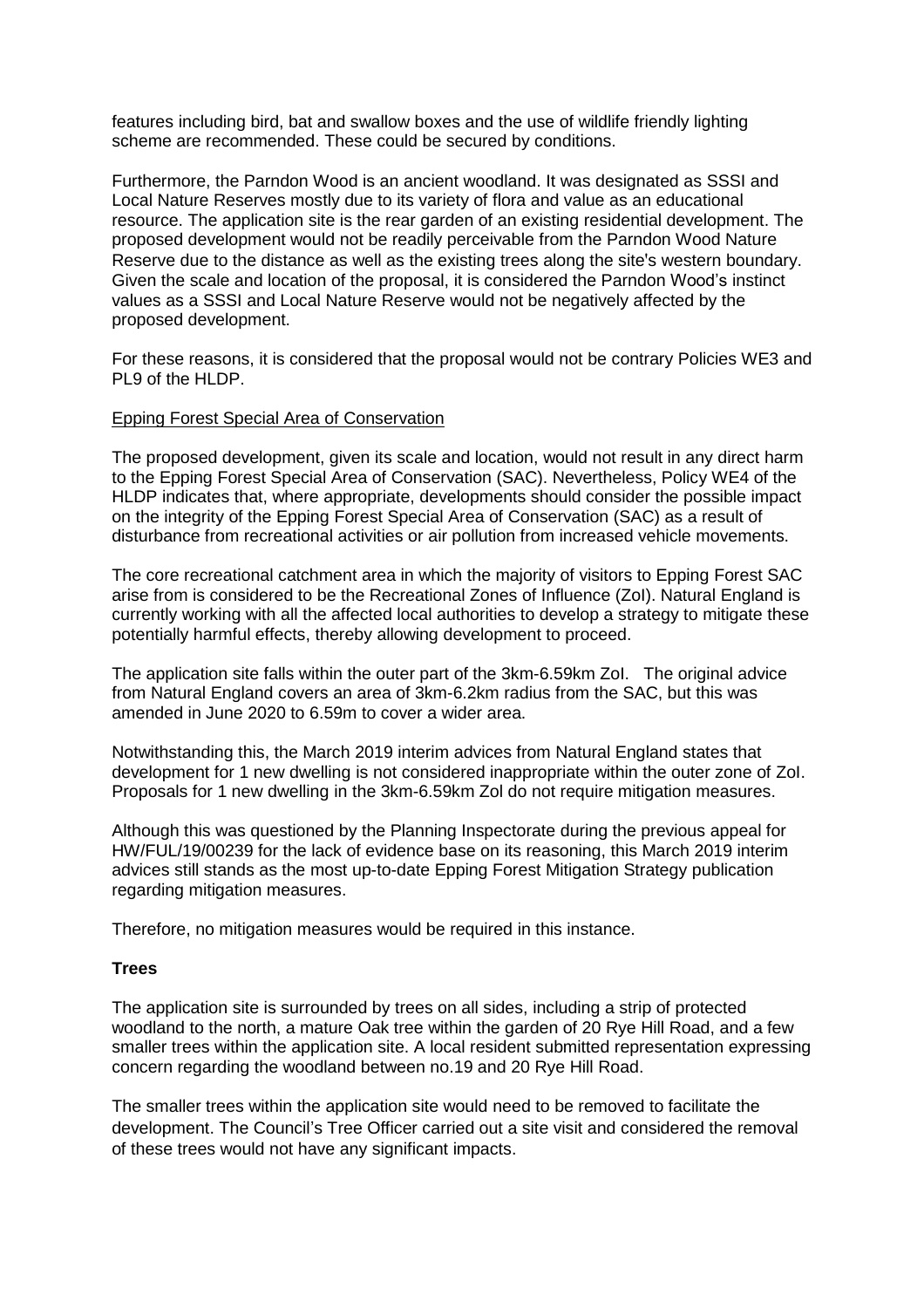The proposed driveway would run adjacent to the woodland to the north and adjacent to the mature oak tree to the south. There might be some impacts to these trees but the Council's Arboricultural Consultant considered these could be mitigated through appropriate protection measures. Planning conditions on Arboricultural Method Statement and detailed landscape scheme should be attached if permission was granted.

### **Residential amenity**

The application site is separated from the nearest neighbour, no.19 Rye Hill Road, by a strip of woodland. It is therefore not considered the proposal would have any demonstrable harm to the residential amenity of the neighbours.

Given the distance between the two houses and the generous garden spaces, it is not considered the proposed dwelling would have any detrimental harm to the amenities enjoyed by the occupants of 20 Rye Hill Road such as access to daylight and sunlight and privacy.

The proposed development complied with the 18m back-to-back distance between properties as set out in the Harlow Design Guide SPD Addendum. The Addendum also minimum garden space standards for new dwellings depending on the number of bedrooms provided, which the proposed development with its larger plot would also comfortably complied with. The proposed dwelling would also comply with the Nationally Described Space Standard, which means it would provide a reasonable living condition for the future occupants.

It is therefore considered that the proposed development would provide acceptable residential amenity to the prospect residents and on the neighbors. It is therefore comply with Policy PL2 of the Harlow Local Development Plan, the Harlow Design Guide SPD and the Harlow Design Guide SPD Addendum.

## **Parking and Highway**

The proposed dwelling would be accessed through a new driveway along the northern boundary of 20 Rye Hill Road. There is an existing dropped kerb fronting the highway. The proposal includes an entrance gate on the new driveway 5m from the kerb. It is not considered the proposal for one additional dwelling in this location would create unacceptable traffic.

The existing property has an existing access to the south of the front garden and the driveway lead to its attached garage. There are sufficient spaces for the parking for two vehicles and the proposal would not alter this existing parking arrangement.

The new property includes a detached garage with internal dimension of 6.6m deep and 6m wide. The internal dimension is smaller than the recommended size for garage parking space in accordance to the Essex Parking Standards (2009). However, it is still practical for two normal sized family cars can fit in it. In any event, the hard surfaced area to the front of the proposed dwelling would have more than sufficient space for the parking of two vehicles. It is therefore considered that the proposal would comply with Policies IN2 and IN3 of the HLDP and the Essex Parking Standards.

The Highway Authority was consulted and has no objections to the proposal subject to planning conditions on parking and access.

### **Refuse**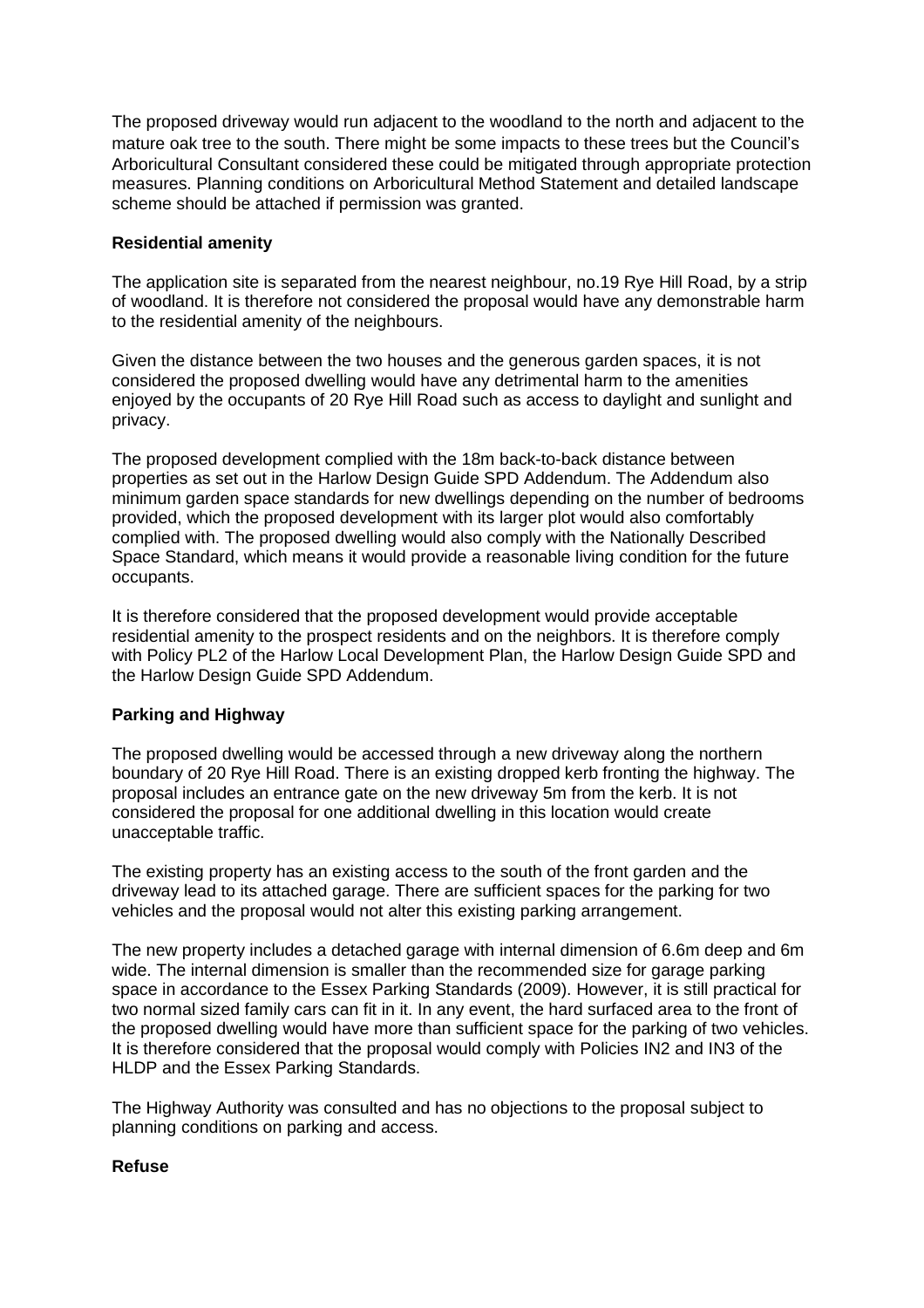Policy H2 of the HLDP states that development should make adequate provision for refuse storage and collection. The Council's Cleansing and Environment team has been consulted but no comment was received. Nevertheless, the resulting properties would have a reasonably sized curtilage where storage of refuse and recycle bins would be possible. The refuse collection is also anticipated to be similar to the existing property at 20 Rye Hill Road, and the clearance between the highway and the entrance gate would allow sufficient space for the present of bins on collection days without blocking the highway. A condition on waste management scheme would ensure waste collection can be undertaken appropriately.

## **Equalities Impact**

Section 149 of the Equality Act 2010, which came into force on 5th April 2011, imposes important duties on public authorities in the exercise of their functions, including a duty to have regard to the need to:

*"(a) eliminate discrimination, harassment, victimisation and any other conduct that is prohibited by or under this Act;*

*(b) advance equality of opportunity between persons who share a relevant protected characteristic and persons who do not share it;*

*(c) foster good relations between persons who share a relevant protected characteristic and persons who do not share it."*

For the purposes of this obligation the term "protected characteristic" includes:

- age;
- disability;
- gender reassignment;
- pregnancy and maternity;
- race;
- religion or belief;
- sex;
- sexual orientation.

The above duties require an authority to demonstrate that any decision it makes is reached "in a fair, transparent and accountable way, considering the needs and the rights of different members of the community and the duty applies to a local planning authority when determining a planning application.

Officers consider that the application does not give rise to any concerns in respect of the above.

# **CONCLUSIONS**

The application relates to residential infill development within the rear garden of a property which is visually and physically isolated from nearby developments. The application site sits adjacent to Green Belt land, Local Nature Reserve and SSSI. Having regards to the scale of development in relation to the size of the application site, it is on-balance considered that the proposal for an additional dwelling in this location would not result in any adverse impacts to the aforementioned conservation designations.

The design of the proposal is considered acceptable and would have sufficiently addressed the previous reason for refusal. It would not cause any harm to amenities enjoyed by the neighbouring residents and the occupier of the existing property. The proposal also includes satisfactory parking and access provisions. Subject to appropriate tree protection measures,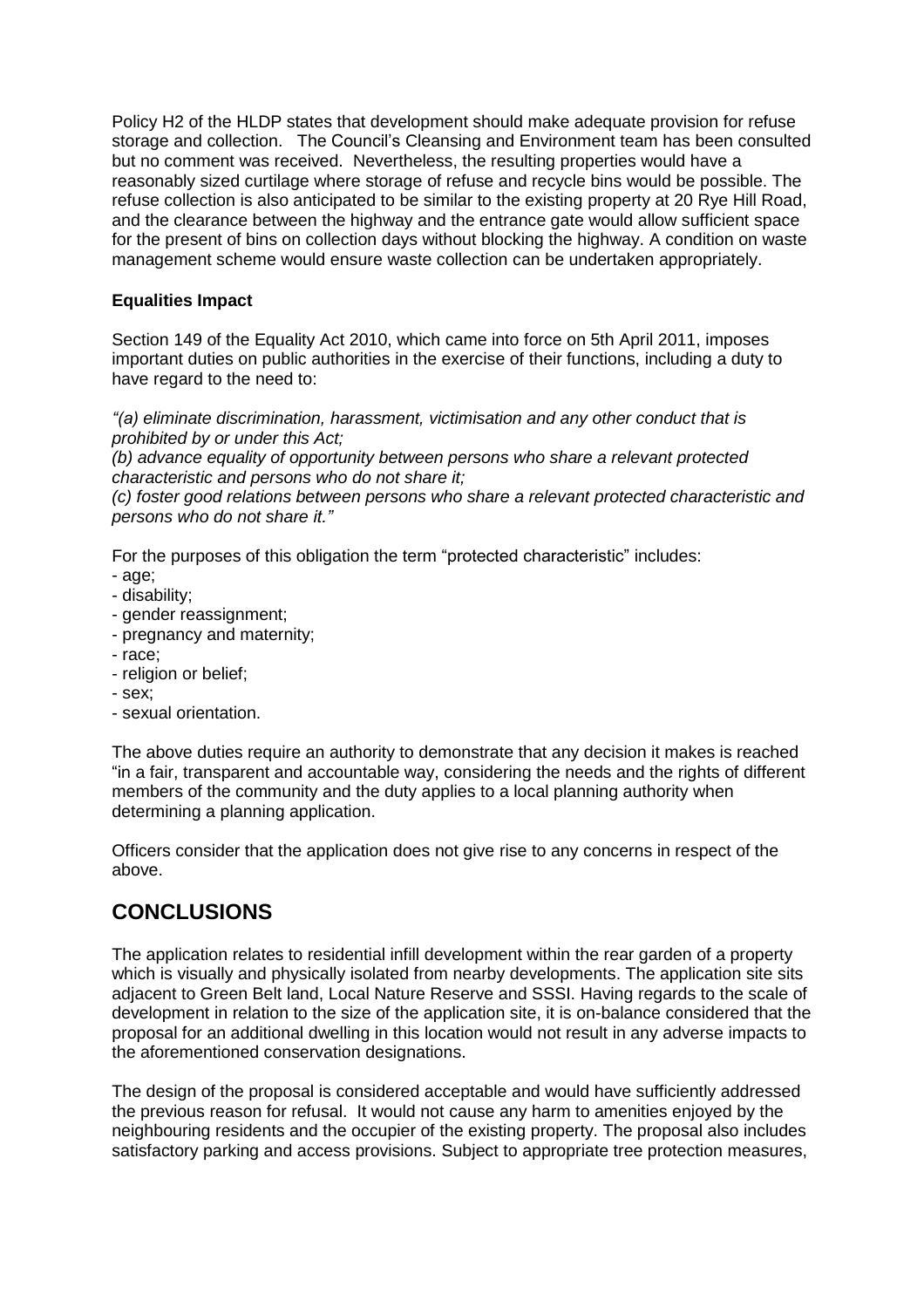the proposed development would not cause any undue harm to the protect trees within the area.

It is therefore considered that the proposed infill development would meet the criteria set out in Policy H2 of the HLDP and Principle DG28 of the Harlow Design Guide. The principle of development is therefore acceptable. The proposal complies with Policies H2, PL1, PL2, IN2, IN3, WE2, PL4, WE3, WE4, PL7, PL8 and PL9 of the HLDP, the Harlow Design Guide SPD, the Harlow Design Guide Addendum SPD, the Essex Parking Standards. It is therefore recommended that permission to be granted.

# **RECOMMENDATION**

**That Committee resolve to:** Granted Planning Permission subject to the following conditions:

- 1 The development hereby permitted shall be begun before the expiration of three years from the date of this permission. **REASON: In order to comply with Section 91(1) of the Town and Country Planning Act 1990 as amended by Section 51 of the Planning and Compulsory Purchase Act 2004.**
- 2 Prior to the commencement of development, comprehensive details of all the external materials shall be submitted to and approved in writing by the Local Planning Authority. The development shall thereafter be carried out in strict accordance with the approved details.

**REASON: In the interest of visual amenity and to accord with policy PL1 of the Harlow Local Development Plan, December 2020.**

3 Prior to the commencement of the development, hereby approved, a detailed landscape scheme shall be submitted to and approved by the Local Planning Authority. The scheme shall include all hard and soft landscaping and details of boundary treatments. A specification of all materials shall be supplied within a detailed method statement which shall include site preparation, planting techniques, aftercare and a programme of maintenance for a period of 3 years following completion of the development.

The scheme shall be implemented during the next planting season following completion of the development and retained thereafter.

**REASON: To ensure satisfactory landscape treatment of the site in the interests of visual amenity and to screen and enhance the development in the interests of visual amenity. To accord with policies PL1 and PL7 of the Harlow Local Development Plan, December 2020.**

4 Prior to the commencement of the development, hereby approved, a scheme for the provision of ecological enhancement features shall be submitted to and approved in writing by the Local Planning Authority. The scheme should include bird, bat and swallow boxes and the use of wildlife friendly lighting scheme, based on the recommendations in Section 5 of the Preliminary Ecological Appraisal (Prepared by T4 Ecology LTD, reference HM1346 Version 1, received by the LPA on 08 Oct 2021). The scheme shall be implemented within the site prior to the first occupation of the development and retained thereafter.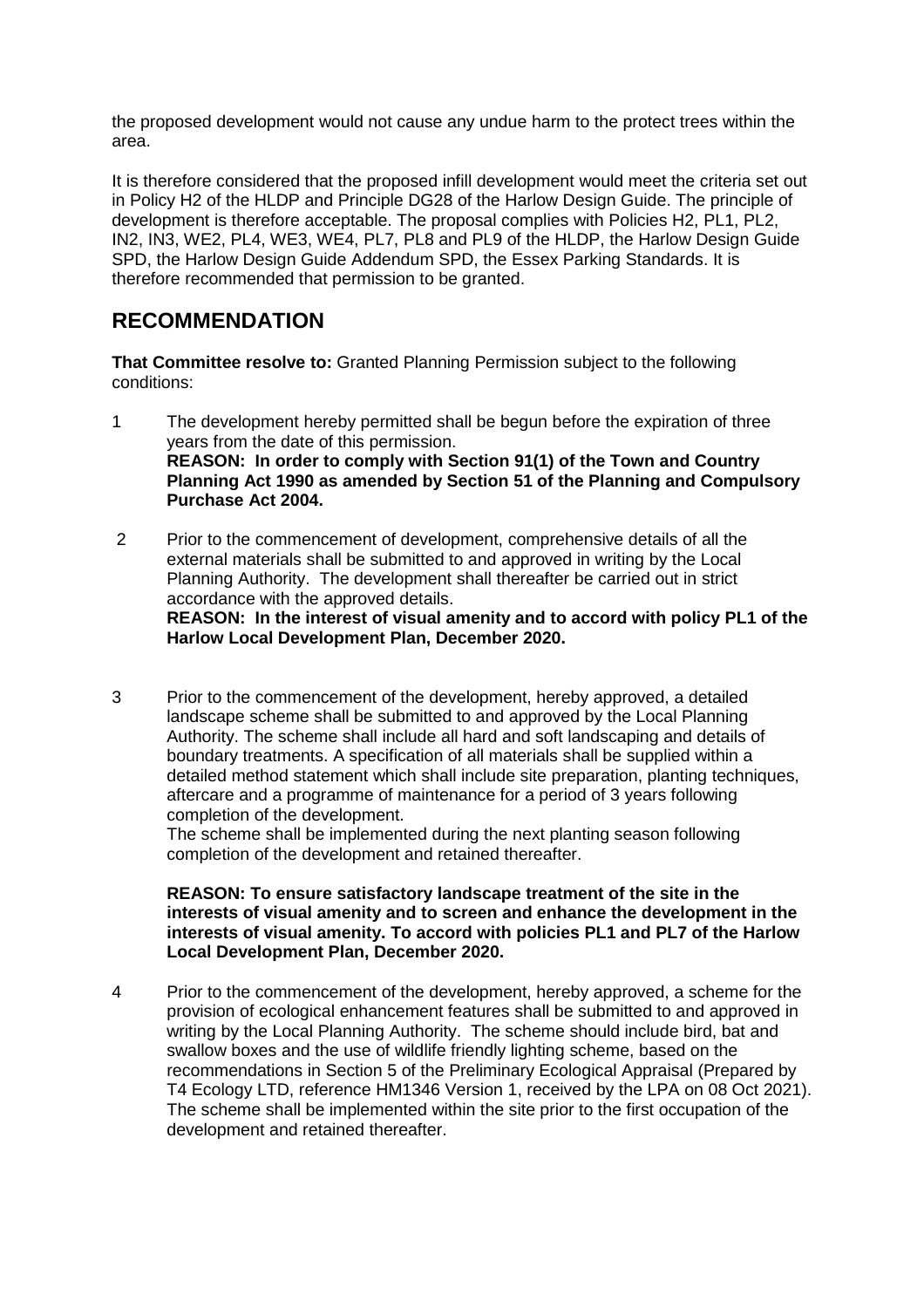#### **REASON: To protect and enhance local wildlife habitat and ecology, in according with Policies WE3 and PL9 of the Harlow Local Development Plan, December 2020.**

5 Prior to the commencement of the development, hereby permitted, an amended waste management scheme, including the detail and design of storage, display and collection areas, shall be submitted to and approved in writing by the Local Planning Authority. The scheme shall thereafter be carried out in accordance with the approved details.

**REASON: To ensure waste collection can be undertaken appropriately and in the interests of character and appearance in accordance with Policies H2 and PL1 of the Harlow Local Development Plan, December 2020.**

- 6 No development shall take place on site, including site clearance, tree works, demolition or any other works, until a Construction Management Plan (CMP) has been submitted to and approved in writing by the Local Planning Authority. The approved plan shall be adhered to throughout the construction period. The plan shall provide the following all clear of the highway:
	- Safe access into the site
	- The parking of vehicles of site operatives and visitors
	- Loading and unloading of plants and materials
	- Storage of plant and materials used in constructing the development
	- Wheel and underbody washing facilities
	- Routing of construction traffic
	- Measures to minimise dust production

#### **REASON: To minimise disruption to neighbours and obstruction of the highway in light of Policies PL2 and IN2 of the Harlow Local Development Plan, December 2020.**

- 7 Prior to the first occupation of the development, hereby permitted, the vehicle parking, driveway and turning areas as indicated on the approved plans shall be provided hard surfaced, sealed and marked out. The parking, driveway and turning areas shall be retained in perpetuity for their intended purpose. **Reason: To ensure that appropriate parking and turning is provided. To accord with Policies IN2 and IN3 of the Harlow Local Development Plan, December 2020.**
- 8 The proposed development shall be completed in full accordance with the submitted arboricultural details (Arboricultural Report and Impact Assessment, prepared by Moore Partners Ltd, received by the LPA on 03 Dec 2021) (Tree Constraints and Protection Plan, Dwg no. MP/RHR/01, prepared by Moore Partners Ltd, received by the LPA on 03 Dec 2021) . Any alterations to the agreed details must be first approved by the Local Planning Authority in writing. **REASON: To ensure that damage to vegetation identified for retention is avoided and to comply with the duties indicated in Section 197 of the Town and Country Planning Act 1990 and Policies PL7 and PL8 of the Harlow Local Development Plan, December 2020.**
- 9 No unbound material shall be used in the surface treatment of the vehicular access within 6 metres of the highway boundary. Any gates provided at the vehicular access shall be inward opening only and shall be set back a minimum of 6 metres from the back edge of the carriageway.